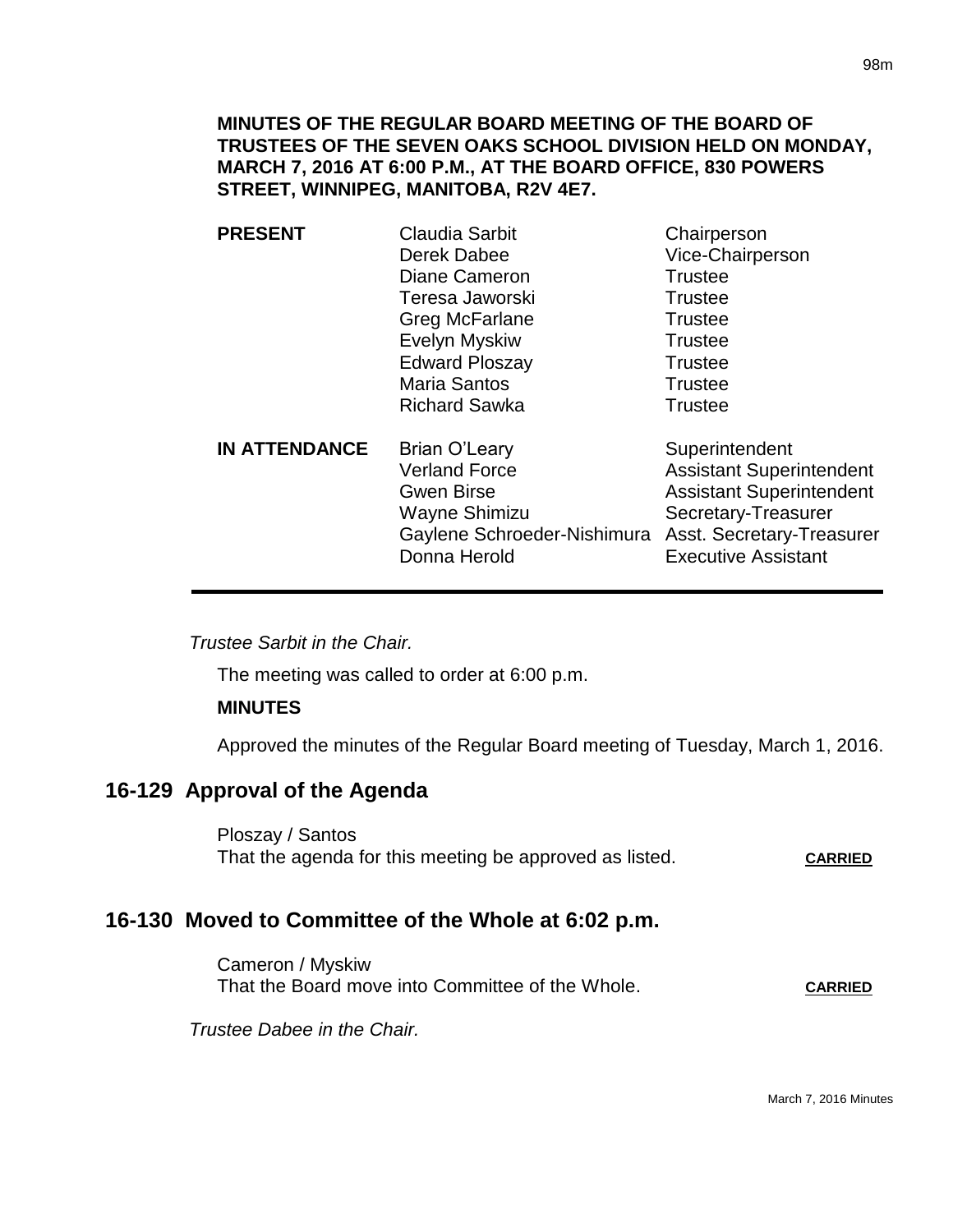Trustee Sawka reported on developments arising from collective bargaining.

# **16-131 The Seven Oaks Teachers' Association**

## Sawka / Jaworski

That the Board ratify the current three year Seven Oaks Teachers' Association Collective Agreement (ending June 30, 2017) by one year (extending to June 30, 2018) including an increase in salary, allowances and honorariums at a rate of 1.5% on September 1, 2017 and an additional increase of 1.5% on January 1, 2018. All other articles in the Collective Agreement and Letters of Understanding would remain unchanged. **CARRIED CARRIED** 

## **SUPERINTENDENTS' PERSONNEL REPORT**

# **16-132 Superintendents' Personnel Report**

Ploszay / Myskiw That the Superintendents' Personnel Report be ratified. **CARRIED**

## TEACHER APPOINTMENT

Montunrayo Oldele was appointed a full-time (1.00) Teacher General (Term) contract effective April 4, 2016.

# **DIVISIONAL UPDATE**

The following matters were received as information:

- **Personnel Matters.**
- 2016-2017 Budget Update.
- **7:08 p.m.** Ron Bailey, Fundraising and Strategy Seven Oaks Performing Arts Centre.

*Trustee Sarbit in the Chair.*

# **16-133 2016-2017 Student School Supplies Fee**

# Cameron / Santos

That effective for the 2016-2017 school year the allowable per student school supplies fee to parents be set at maximums of \$30 for Kindergarten students and \$35 for grades 1 through 8 students. **CARRIED**

March 7, 2016 Minutes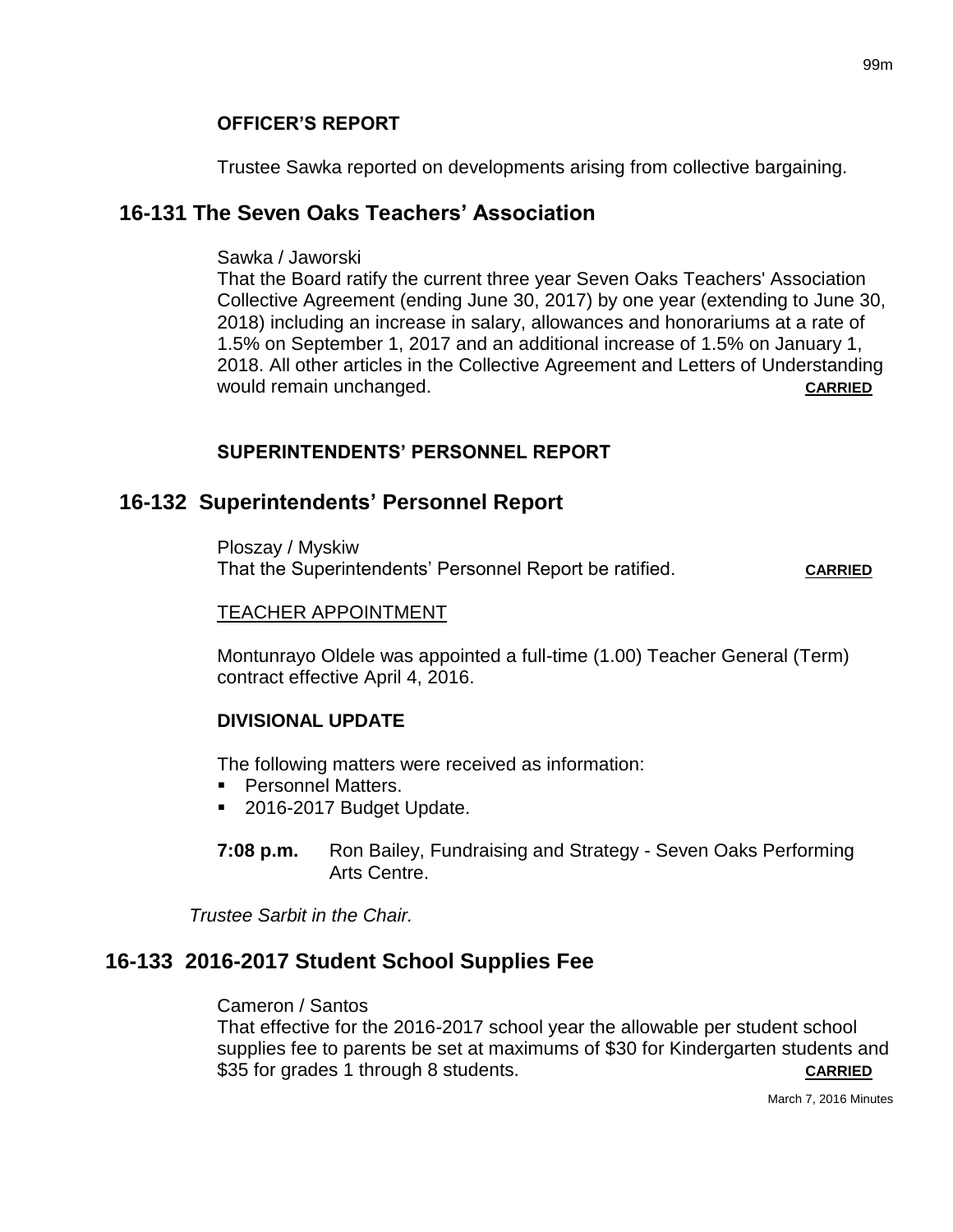## **ADMINISTRATIVE REPORT**

### **16-134 Administrative Report**

McFarlane / Sawka That the Administrative Report be approved. **CARRIED**

### Prairie Architects Inc. Invoice 4776

That Invoice No. 4776 for the R.F. Morrison Addition project in the amount of \$3,242.25 be paid to Prairie Architects Inc.

### M. Block & Associates Invoice No. W-2016-017

That Invoice No. W-2016-017 for the Garden City Collegiate Skill Build project in the amount of \$582.75 be paid to M. Block & Associates.

### Prairie Architects Inc. Invoice 4778

That Invoice No. 4778 for the Seven Oaks Performing Arts Centre project in the amount of \$24,379.80 be paid to Prairie Architects Inc.

### **CONFERENCE REPORT**

Cynthia Dutton, Principal, Margaret Park School. 33rd Annual Effective Schools, February 16 to 18, 2016 - Phoenix, Arizona.

### **CORRESPONDENCE**

- Cecilia Urias, Written Communications Coordinator, Office of The Premier. Honourable James Allum will respond regarding the equalization funding request.
- James Allum, Minister of Education and Advanced Learning. Equalization funding response.
- Justin Rempel, Labour Relations Consultant, MSBA. MUST Fund MF2016-10.
- Manitoba School Boards Association. Convention and AGM 2016 checklist.
- Manitoba School Boards Association e-bulletin March 2, 2016.
- Marilyn Kolody, Manitoba Association of Parent Councils. Thank you to École James Nisbet Community School for hosting the MAPC Annual Chairpersons' Breakfast on February 6, 2016.
- Andrea Lawson, Project Leader, Public Schools Finance Board. Garden City Collegiate - Additional project support for the Skill Build Shops.
- River East Transcona School Division. Trustees pass budget that puts students first.